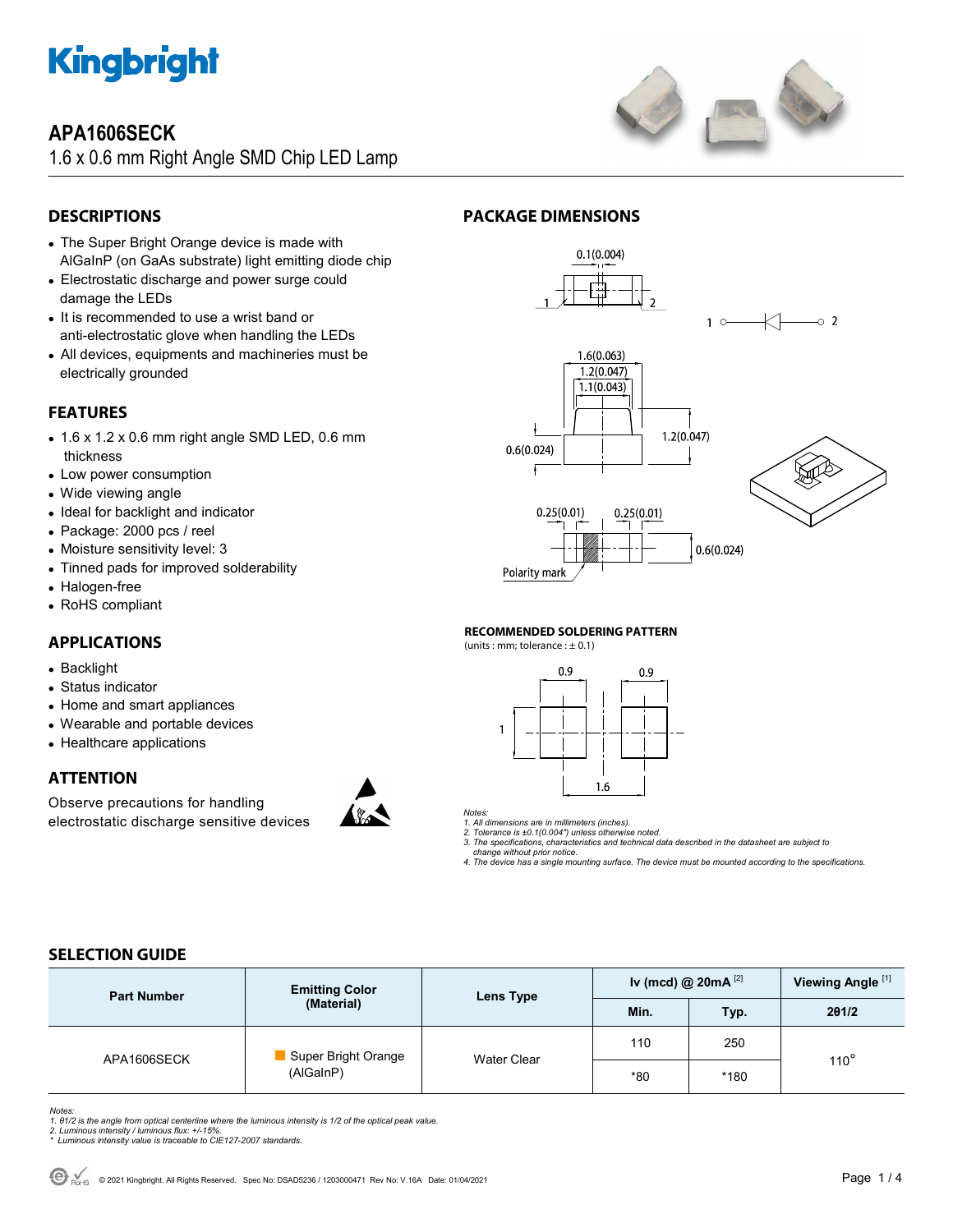# **Kingbright**

#### **ELECTRICAL / OPTICAL CHARACTERISTICS at T<sub>A</sub>=25°C**

| <b>Parameter</b>                                                                              |                              | <b>Emitting Color</b> | Value        |                              | <b>Unit</b>           |
|-----------------------------------------------------------------------------------------------|------------------------------|-----------------------|--------------|------------------------------|-----------------------|
|                                                                                               | Symbol                       |                       | Typ.<br>Max. |                              |                       |
| Wavelength at Peak Emission $I_F$ = 20mA                                                      | $\lambda_{\rm peak}$         | Super Bright Orange   | 610          | $\overline{\phantom{0}}$     | nm                    |
| Dominant Wavelength $I_F = 20mA$                                                              | $\lambda_{\mathsf{dom}}$ [1] | Super Bright Orange   | 605          | $\overline{\phantom{0}}$     | nm                    |
| Spectral Bandwidth at 50% Φ REL MAX<br>$I_F = 20mA$                                           | Δλ                           | Super Bright Orange   | 29           | $\overline{\phantom{0}}$     | nm                    |
| Capacitance                                                                                   | С                            | Super Bright Orange   | 15           | $\qquad \qquad \blacksquare$ | pF                    |
| Forward Voltage $I_F$ = 20mA                                                                  | $V_F$ <sup>[2]</sup>         | Super Bright Orange   | 2.1          | 2.5                          | $\vee$                |
| Reverse Current ( $V_R$ = 5V)                                                                 | l <sub>R</sub>               | Super Bright Orange   |              | 10                           | μA                    |
| Temperature Coefficient of $\lambda_{\text{peak}}$<br>$I_F$ = 20mA, -10°C $\leq T \leq 85$ °C | $TC_{\lambda peak}$          | Super Bright Orange   | 0.13         | $\qquad \qquad \blacksquare$ | $nm$ /°C              |
| Temperature Coefficient of $\lambda_{\text{dom}}$<br>$I_F$ = 20mA, -10°C $\le T \le 85$ °C    | $TC_{\lambda dom}$           | Super Bright Orange   | 0.06         | $\overline{\phantom{0}}$     | $nm$ <sup>o</sup> $C$ |
| Temperature Coefficient of $V_F$<br>$I_F$ = 20mA, -10°C $\leq T \leq 85$ °C                   | $TC_{V}$                     | Super Bright Orange   | $-1.9$       | $\overline{\phantom{0}}$     | $mV$ °C               |

*Notes:* 

*1. The dominant wavelength (*λ*d) above is the setup value of the sorting machine. (Tolerance* λ*d : ±1nm. ) 2. Forward voltage: ±0.1V.* 

3. Wavelength value is traceable to CIE127-2007 standards.<br>4. Excess driving current and / or operating temperature higher than recommended conditions may result in severe light degradation or premature failure.

#### **ABSOLUTE MAXIMUM RATINGS at T<sub>A</sub>=25°C**

| <b>Parameter</b>                             | Symbol                      | Value          | <b>Unit</b>   |
|----------------------------------------------|-----------------------------|----------------|---------------|
| Power Dissipation                            | $P_D$                       | 75             | mW            |
| Reverse Voltage                              | $V_R$                       | 5              | $\vee$        |
| Junction Temperature                         | $T_{j}$                     | 115            | $^{\circ}C$   |
| <b>Operating Temperature</b>                 | $T_{op}$                    | $-40$ to $+85$ | $^{\circ}C$   |
| Storage Temperature                          | $T_{\text{stg}}$            | $-40$ to $+85$ | $^{\circ}C$   |
| <b>DC Forward Current</b>                    | ΙF                          | 30             | mA            |
| <b>Peak Forward Current</b>                  | $I_{FM}$ <sup>[1]</sup>     | 195            | mA            |
| Electrostatic Discharge Threshold (HBM)      | -                           | 3000           | $\vee$        |
| Thermal Resistance (Junction / Ambient)      | $R_{\text{th JA}}$ $^{[2]}$ | 770            | $\degree$ C/W |
| Thermal Resistance (Junction / Solder point) | $R_{th}$ JS $^{[2]}$        | 600            | $\degree$ C/W |

Notes:<br>1. 1/10 Duty Cycle, 0.1ms Pulse Width.<br>2. R<sub>th JA</sub> ,R<sub>th JS</sub> Results from mounting on PC board FR4 (pad size ≥ 16 mm<sup>2</sup> per pad).<br>3. Relative humidity levels maintained between 40% and 60% in production area are re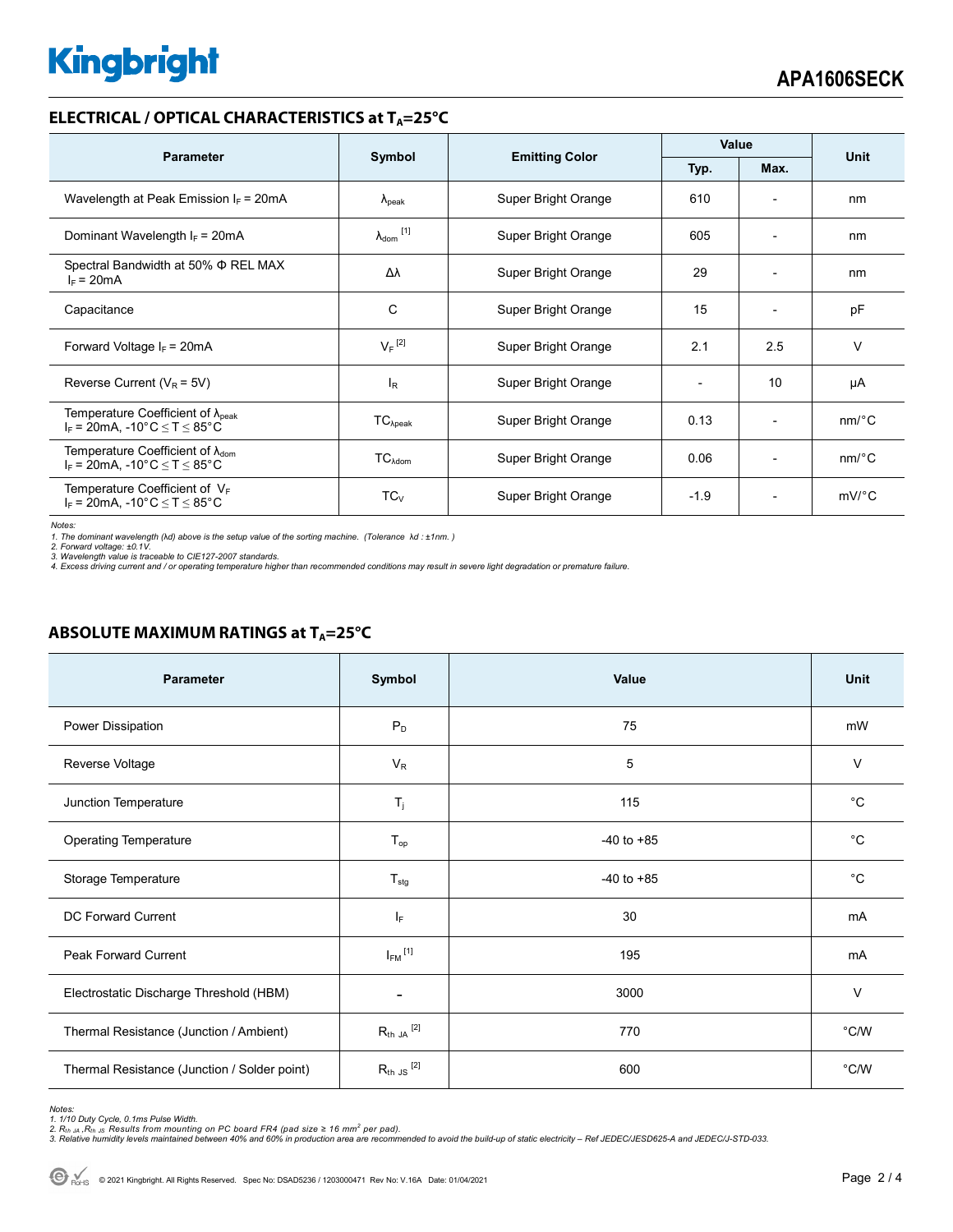# **Kingbright**

#### **TECHNICAL DATA**



#### **SPATIAL DISTRIBUTION**



#### **Forward Current vs. Luminous Intensity vs. Forward Voltage Forward Current** 50 2.5 Luminous intensity normalised at Luminous intensity normalised at  $T_a = 25 °C$  $T_a = 25 °C$ Forward current (mA) 2.0 40 Forward current (mA) 30 1.5 20 mA 20 1.0 10 0.5 0 0.0 1.5 1.7 1.9 2.1 2.3 2.5 0 10 20 30 40 50 Forward voltage (V) Forward current (mA)

#### **SUPER BRIGHT ORANGE**



#### **Forward Current Derating Curve Luminous Intensity vs. Ambient Temperature**



#### **REFLOW SOLDERING PROFILE for LEAD-FREE SMD PROCESS**



### **TAPE SPECIFICATIONS** (units : mm)



#### **REEL DIMENSION** (units : mm)



#### *Notes:*

- *1. Don't cause stress to the LEDs while it is exposed to high temperature.*
- *2. The maximum number of reflow soldering passes is 2 times. 3. Reflow soldering is recommended. Other soldering methods are not recommended as they might*
- *cause damage to the product.*